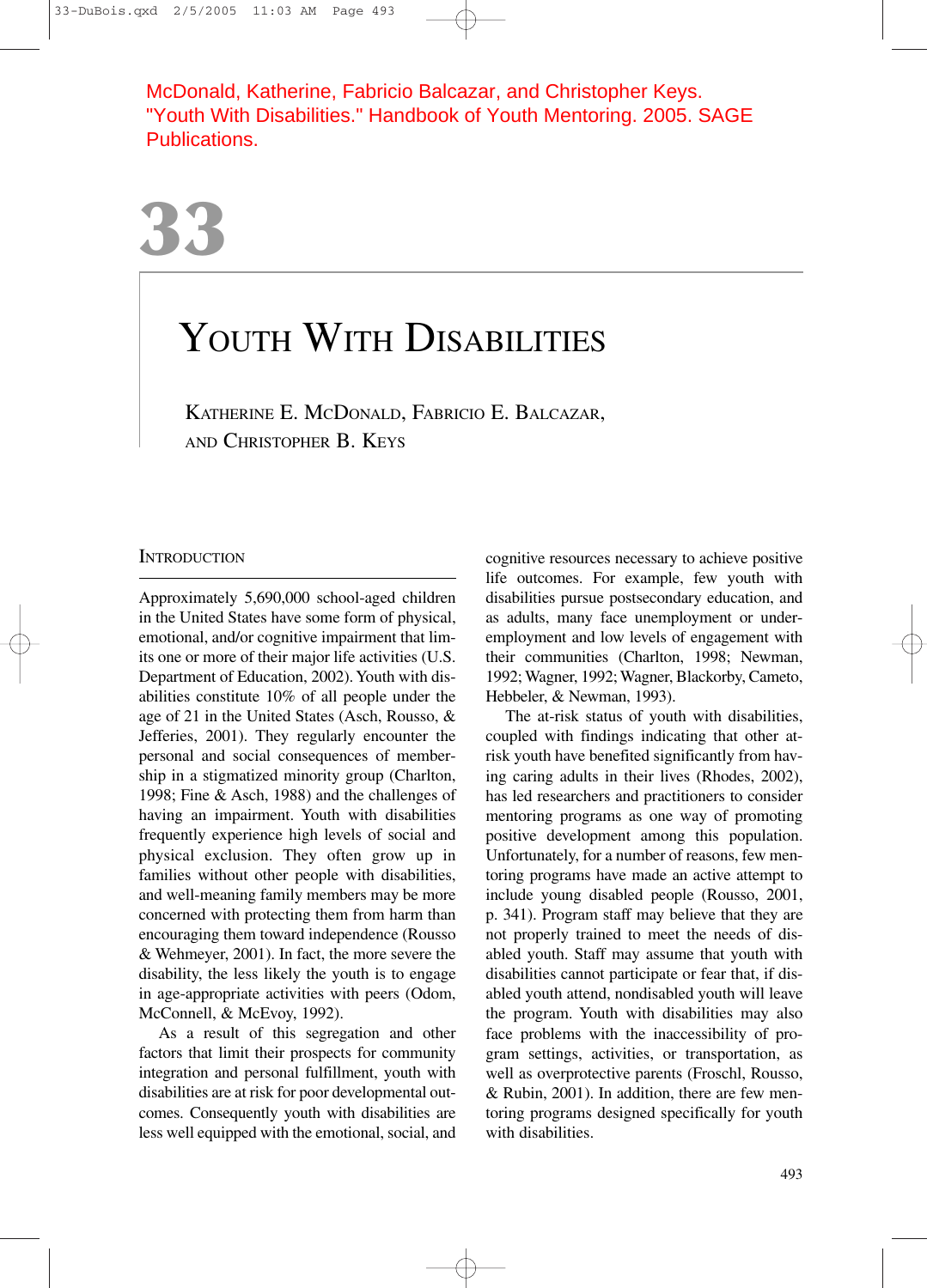In this chapter, we first consider theoretical concerns related to mentoring youth with disabilities. We examine the construct of disability as well as dimensions of mentoring relationships (program-sponsored or naturally occurring) and programs that may be of particular importance to youth with disabilities. We then review research on mentoring programs for youth with disabilities according to the age of the mentees. Next, we consider issues of practice, focusing in particular on those that appear promising but have not yet received rigorous evaluation. Finally, we synthesize material from the preceding sections and offer recommendations for future research and practice.

# **THEORY**

Conceptualizations of disability and their corresponding definitions have varied over the years. Traditional frameworks of disability emphasize the medical nature of disability and focus on individual-centered deficits and impairments. Newer paradigms depart from a medical framing of disability by defining it primarily as a social issue. Here, the focus is on the relationship between the disability and the environment; relevant elements of the environment are stressed as primary determinants of the experience of having a disability. Under this socioecological model, disability is redefined as a function of the person in context. The disability experience is now viewed as the gap between what a person is capable of and the demands of his or her environment. Herein, disability is not inherent to an individual, but is instead located in the interaction between the individual and his or her environment. In this paradigm of disability, *impairment* is used to refer to the biological basis of disability, whereas *disability* is reserved to describe the individual-environment interactions that create the disability experience (Brand & Pope, 1997; Nagi, 1991; Pledger, 2003; Rioux, 1997).

As we seek to understand the experience of disability, it is useful to consider factors that may contribute to the at-risk status of youth with disabilities. In particular, it is important to consider the socially created disadvantages that may accrue among persons with impairments as well as contextual barriers that can limit their community integration (Rousso & Wehmeyer, 2001). This social perspective refocuses our attention away from the traditional assumptions of individual dysfunction and pathology toward a view that is sensitive to the manner in which adverse consequences of disability often are created through social and/or physical structures that discriminate against people with impairments (Pledger, 2003; Rioux, 1997).

This socioecological conceptualization of disability stresses that youth with disabilities regularly confront both the social implications of having a stigmatizing condition as well as the functional limitations that arise from decreased mobility, cognitive processing or aptitude, and/or emotional stability. Furthermore, it emphasizes that specific experiences linked to disability status can be amplified or mitigated by contextual elements, including the specific type of disability, gender, race/ethnicity, and/or socioeconomic status of the youth (Block, Balcazar, & Keys, 2002; Newman, 1992; Rousso & Wehmeyer, 2001; Wagner, 1992; Wagner et al., 1993).

Emerging conceptual models in disability studies help us understand processes that may lead to poor adulthood outcomes for people with disabilities. Many disability scholars argue in this regard that an important role is played by the pervasive assumptions of the pathology, incompetence, and helplessness of people with disabilities (Fine & Asch, 1988). Assumptions of disease and incapacity can both dehumanize youth with disabilities and engender feelings of inferiority and hopelessness about the future (Charlton, 1998; Froschl et al., 2001; Rousso, 2001). Experiences of assumed incapacity may affect youth adversely at school, in their communities, and with their families and, in the long run, contribute to poor adulthood outcomes. Common experiences include exclusion from neighborhood schools and youth-specific programs, as well as a lack of exposure to appropriate adult role models with disabilities (Froschl et al., 2001; Wagner et al., 1993). The absence of adult role models with disabilities is of particular theoretical relevance because most youth with disabilities are raised by nondisabled parents (Charlton, 1998; Rousso, 2001).

With this socioecological view of disability, we can consider theoretical concerns most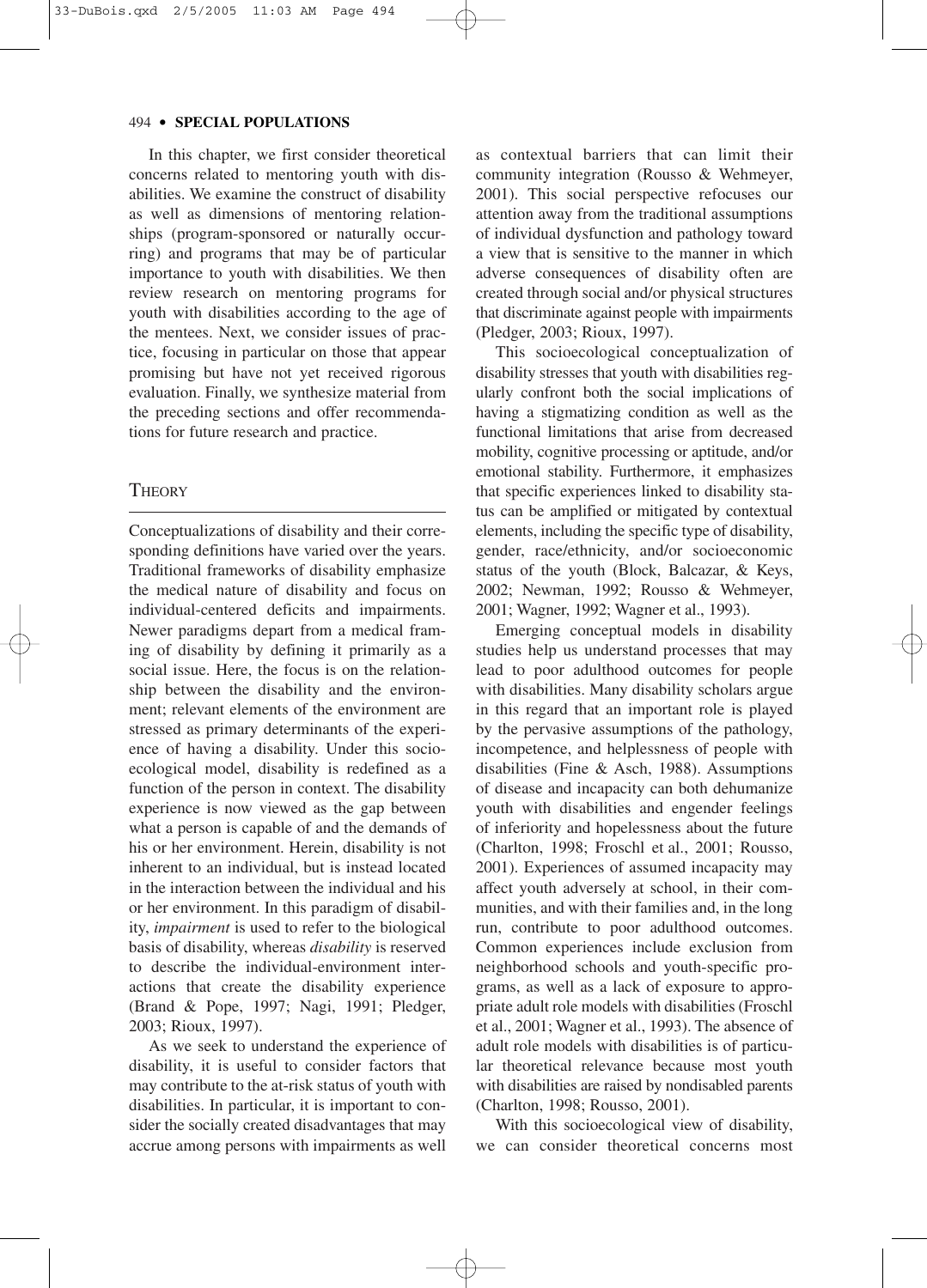relevant to mentoring relationships and programs for youth with disabilities. In general, these factors can be dichotomized as program elements that seek to engage youth with disabilities and "plug into" their lives and elements that seek to motivate youth with disabilities and activate their interest in positive development. Elements that plug into youth's lives include mentoring programs that have a developmentally appropriate focus, are accessible, and involve early intervention, family members, and multiple intervention components. Elements that activate youth with disabilities include assuming a competence-based approach, promoting the youth's control, engaging successful mentors with disabilities, and focusing on the youth's interests and goal attainment. With respect to program elements that plug into the life circumstances of youth with disabilities, implementing programs that are developmentally appropriate is critical. Both the form of the relationship encouraged and the goals of the mentoring relationship must respond to the developmental age of the youth. Second, program accessibility may be a key dimension of successfully mentoring youth with disabilities. Program accessibility refers to a competence-based philosophy that youth can participate given proper social and physical conditions. Accessibility includes designing the program so that youth with disabilities can participate (e.g., accessible transport, materials, and activities and adequate supports), establishing appropriate goals, and including disability awareness training for mentors as needed so that youth with disabilities can fully engage in the mentoring relationship. For example, e-mentoring (i.e., mentoring via the Internet) may hold significant potential to be well adapted to youth who face physical barriers (e.g., living in rural locations and challenges with accessibility of transport or buildings) to connecting with mentors. Similarly, a personal care attendant may be necessary for a youth with quadriplegia to assist with her bodily functions so that she can attend activities; plainly written instructions may make an activity understandable to a youth with an intellectual disability; and asking that mentors use fragrance-free products may make an environment accessible for a youth with multiple chemical sensitivities. Beyond ensuring equal access, mentoring programs that affirmatively

recruit, welcome, engage, and support youth with disabilities are likely to have a more positive impact.

Focusing on early intervention, families, and multiple program components may also help mentoring programs plug into the lives of youth with disabilities. Attention to early intervention may serve these youth particularly well. Early intervention can promote positive development before multiple disadvantages have accrued and before a path toward negative life outcomes has further advanced. Such an approach would include, for example, addressing positive aspects of disability from an early age rather than after a youth's problems with self-concept have compounded. Second, because youth with disabilities mature within families in which they are often the only person with a disability, the more mentoring programs can reach out to include family members, the more effective they may be. Exposure to mentors with disabilities may help families understand disability better and see, for the first time, evidence of a child's strengths and possibilities for his or her future. As a result, the youth's social environment may improve, thus bolstering positive effects across settings. Last, one clear directive of socioecological model of disability is the possibility that mentoring alone may be able to address only certain experiences linked to having a disability. To fully address the needs of youth with disabilities, it may be imperative to consider additional forms of intervention/service provision, such as skill building (e.g., teaching youth how to recruit help) (Balcazar, Keys, & Garate, 1995).

It is also critical that mentoring programs activate the interest of youth with disabilities. To do so, approaches that are strengths based, accord control to mentee and work toward their goal attainment, engage mentors with disabilities, and focus on the interests of youth may be particularly useful. A competence-based approach to mentoring assumes youth can successfully engage in relationships, derive benefit from them, and plays to their strengths. Mentoring by definition involves relationship (DuBois, Neville, Parra, & Pugh-Lilly, 2002; Rhodes, 2002); relationships by definition involve power dynamics (Charlton, 1998). People with disabilities, historically, have had relatively little control over their lives. As such, since the helping relationships inherent to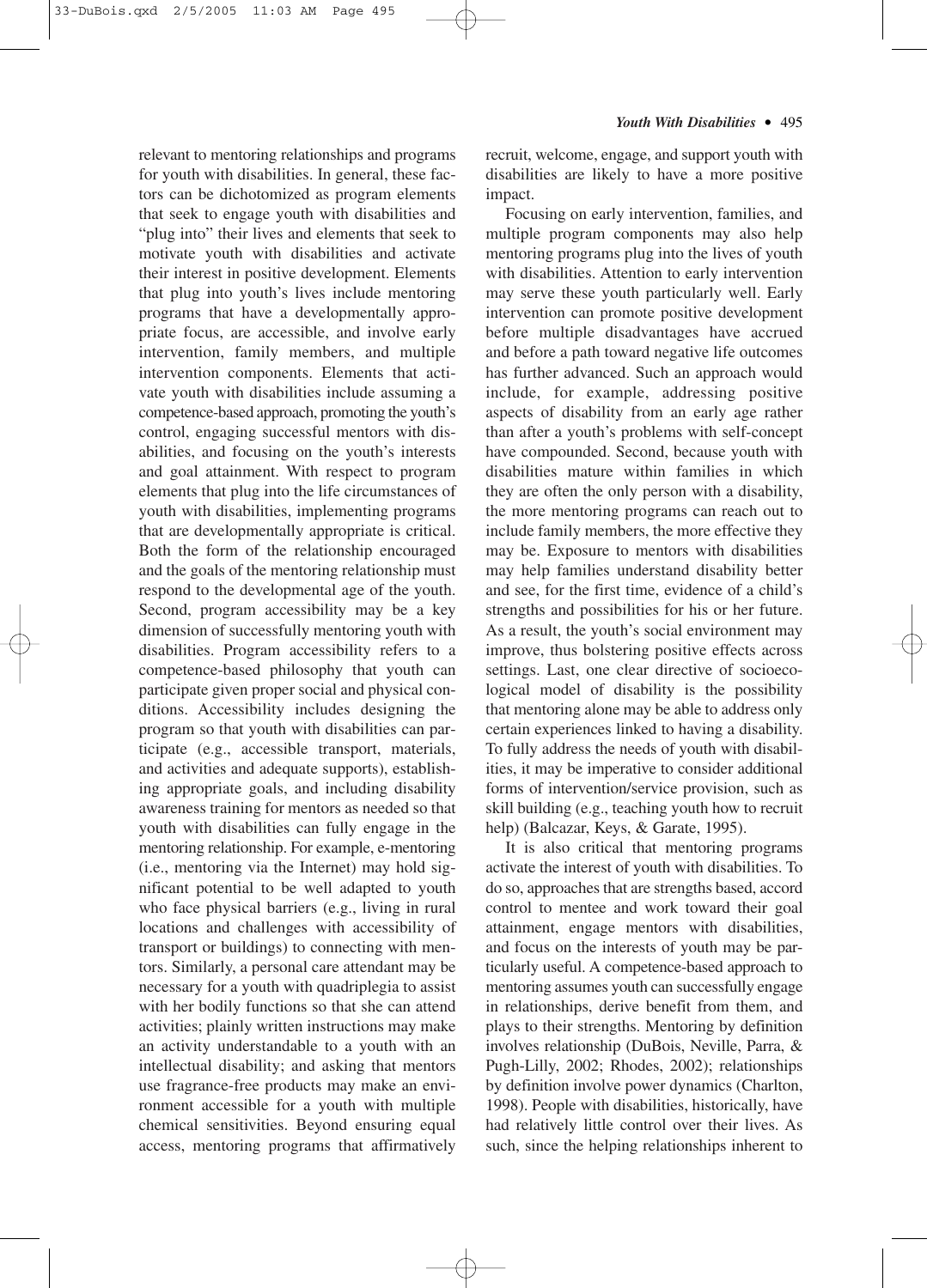mentoring can take a variety of forms, we must be vigilant to these constructs as we consider mentoring these youth. Although some helping relationships further disempower marginalized groups by reinforcing their powerlessness, other helping relationships can empower members of these groups by promoting their competence, abilities, and influence (Epse-Sherwindt & Kerlin, 1990; Tucker & Johnson, 1989). Thus, empowerment theory (Zimmerman, 1995) also plays a potentially important role in understanding how some mentoring relationships can lead youth to grow and mature while others may reinforce dependency. A natural correlate of this process is the construct of self-determination (Wehmeyer, 2002). Self-determination involves addressing the knowledge, skills, and attitudes that students with disabilities need to take more control over and responsibility for their lives. Preparing youth to lead self-determined lives is especially important as youth mature into adults. In part, fostering self-determination through mentoring includes helping youth set and work toward goals.

The final constructs important to activating youth with disabilities involve using mentors with disabilities and focusing on the interests of youth. Since few youth with disabilities have contact with successful adults with disabilities, in fostering such relationships, mentoring programs can fulfill a unique need in the lives of these youth and go a long way in addressing their social isolation. Engaging mentors with disabilities similar to their mentees may serve particularly well to help youth identify with mentors (Rhodes, 2002), perceive positive aspects of disability, and begin to envision successful life outcomes for themselves. A final directive of the socioecological framework of disability highlights that much previous research and practices have, in fact, been highly irrelevant to the lived experience of disability (e.g., a focus on medical concerns rather than social concerns). In line with this consideration is that programs must be sensitive to the variety of interests and unique perspectives of youth with disabilities that stem from the experience of many social identities, not merely a disability-specific identity.

To summarize, conceptualizations of disability as a socioecological process point to the multiple unique dimensions of mentoring youth with disabilities that may be relevant to fostering benefits for these youth. We have identified nine factors that may have particular value for increasing the likelihood of success in mentoring children and youth with disabilities. Four of these factors engage youth with program elements that plug into their lives and their life contexts: having a developmentally appropriate focus, fostering program accessibility, intervening early, and incorporating families. An additional five factors seek to motivate youth by activating their interest: taking a competence-based perspective, promoting participant influence on and control of mentoring activities and life situations, focusing on goal attainment, engaging successful individuals with similar disabilities, and making the program relevant to the lives and interests of youth.

#### RESEARCH

We searched relevant databases and reference lists for manuscripts on mentoring programs and/or naturally occurring relationships involving youth with disabilities with a mean age equal to or less than 19. We limited our definition of mentoring to a relationship with one mentor. The searches yielded 14 empirical investigations of mentoring programs for youth with disabilities but none specifically addressing naturally occurring mentoring relationships. Of the 14 studies, 10 were peer-reviewed, published empirical studies and 3 were ERIC project reports and/or briefings. The final study was an unpublished manuscript.

Given the small body of extant research on this topic, it becomes critical to note the research designs and their corresponding rigor as we evaluate the validity of and support for researchers' conclusions. In terms of research design, one study used an experimental (i.e., randomized) design. Three studies used a quasiexperimental, pre/post design with matched comparison groups; a fourth used a similar design but with posttests only. The findings of these studies thus begin to address issues of program impact. Of the other 9 studies, several of which relied heavily on qualitative methodologies, 3 used a single-group design with either pre/post assessments or multiple assessments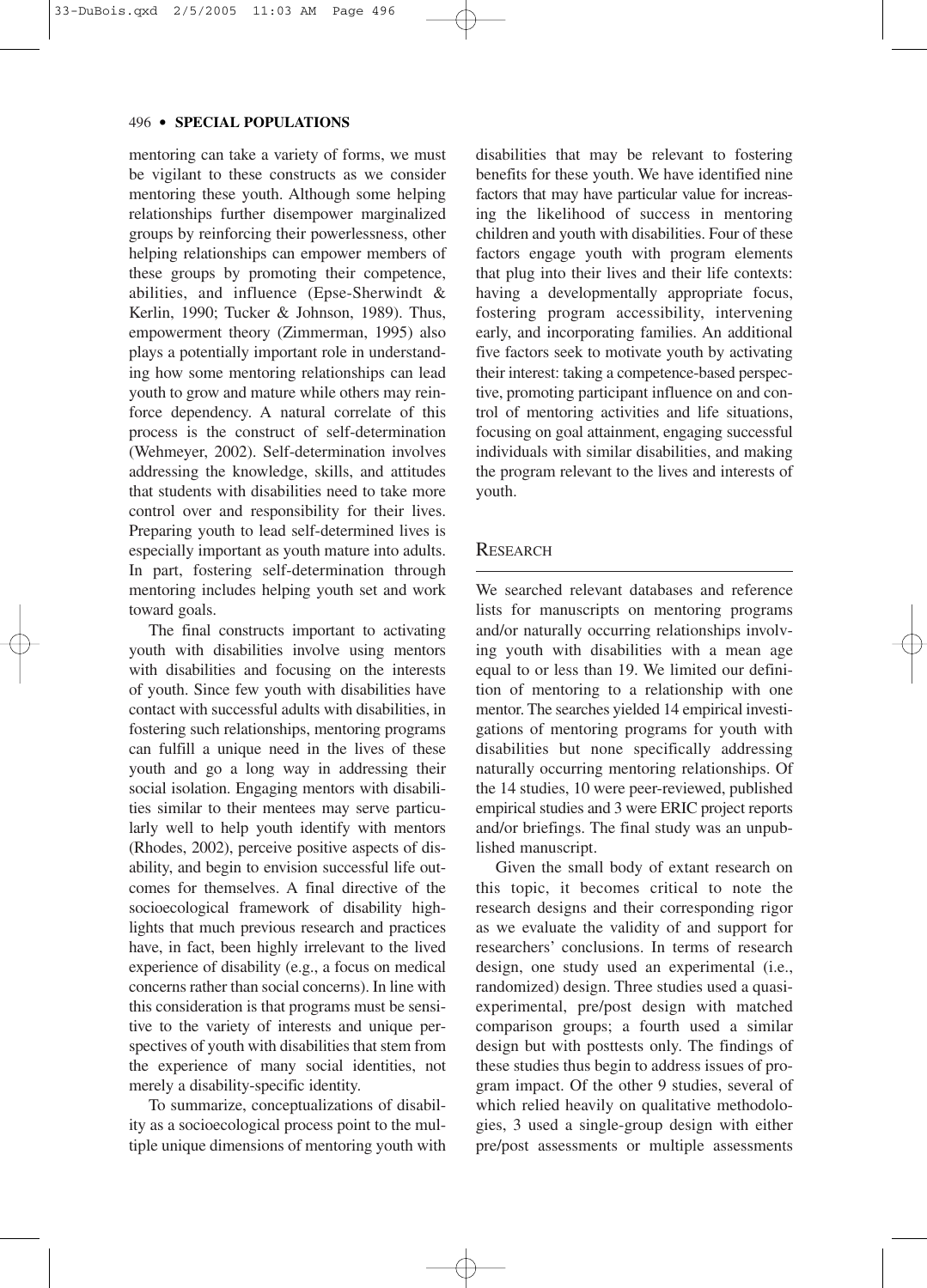during the course of the program, and 6 used a posttest-only, single-group design. Due to multiple threats to internal validity, these studies are inherently limited in their ability to address issues of program impact (see Grossman, this volume). However, their findings do provide insights into specific processes that may be important to focus on as potential facilitators of relationship and program effectiveness for youth with disabilities.

We use their age to structure the review of research because program goals and formulations varied greatly depending on the age of mentees. Following consideration of specific studies pertaining to preschool, elementary and middle school, and high school youth, both methodological and substantive issues relating to these studies and their findings are discussed.

#### **Preschool Children**

At the preschool stage of development, family involvement and early intervention are of particular interest. Watkins and colleagues (1998) investigated the usefulness of having adult deaf mentors share their language (American Sign Language [ASL]), culture, and knowledge of deafness with young deaf children (aged 0–5) and their parents. During home visits across an average of 17.6 months, deaf mentors worked on communication and language skills and exposed families to Deaf culture. Families also received parent advisor home visits. The evaluation centered on the capacity of the program to promote children's ASL language and communication, interfamilial communication, and positive parental attitudes about deafness. Participating children  $(n = 18)$  and a matched comparison group of children  $(n = 18)$  from a different state who received parent advisor home visits only were tested on language skills every 6 months. Child–parent interactions were videotaped regularly, and parents' attitudes were assessed at completion of the program. Results were encouraging: Relative to comparison group children, mentored children demonstrated quicker and greater gains in language communication skills. The parents of mentored children, furthermore, demonstrated greater comfort in interacting using both ASL and signed English relative to parents of control group children. They also expressed perceptions more consistent with contemporary values of Deaf culture and community. Consistent with theoretical considerations discussed previously, the use of mentors with disabilities, early intervention, and the inclusion of the parents may have served to address the children's social isolation and to promote positive perspectives on disability.

Shepard-Tew and Forgione (1999) recruited middle school students with learning disabilities to help preschool children (*n* = 29) overcome physical and emotional challenges believed to inhibit their engagement in an arts program. Unfortunately, the researchers measured a very limited number of outcomes, thus failing to make it possible to ascertain the efficacy of this model, particularly with respect to its impact on mentees. Using posttraining, prementoring questionnaires, the researchers found that mentors expressed a high degree of comfort with the task ahead of them and behaved appropriately at the arts festival. They also found that with the support of mentors, the preschoolers were able to participate in the arts program. The researchers did not investigate additional effects of the program on mentees. This program points to the potential benefits of early intervention and accessibility considerations.

### **Elementary and Middle School Youth**

Five studies were conducted with elementary and/or middle school youth. These studies point to the potential benefits of making programs age appropriate, involving families, using mentors with disabilities, and fostering youth selfdetermination. In a qualitative study rich with potential constructs of interest, Todis, Powers, Irvin, and Singer (1996) examined the experiences of three youth who participated in a mentoring program designed to promote the competence and independence among children with physical disabilities. Each youth was matched with a successful adult who had a similar physical disability. Pairs were expected to complete community-based activities in specified domains (e.g., visit to mentor's home, engage in recreational activities) but were given control over the details of these activities and two additional ones. Each pair completed a variety of activities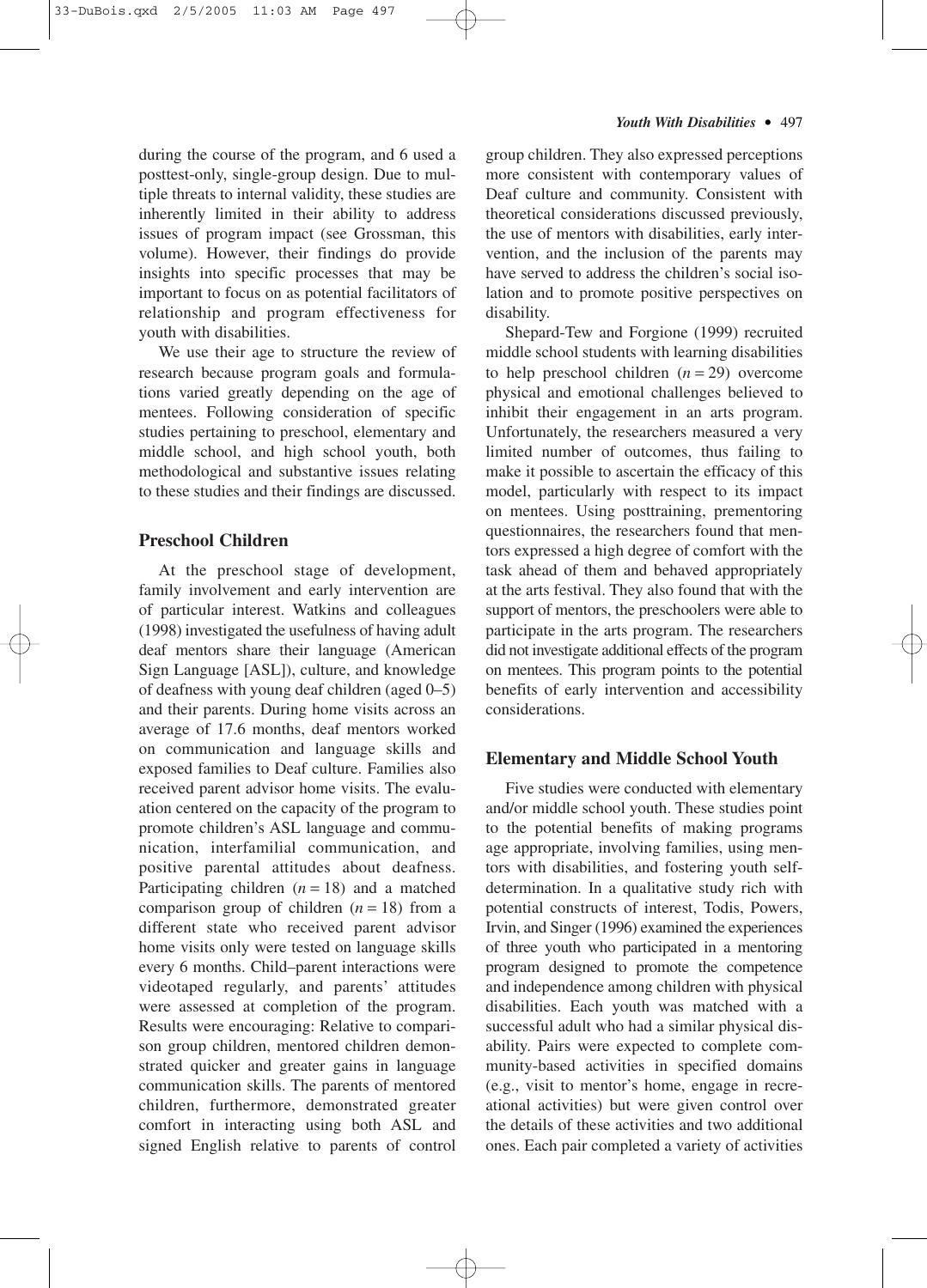that primarily followed the interests of the mentee over a period of approximately 6 months. Interviews and field observations yielded a complex picture of elements of the mentor-mentee relationship that may have promoted or thwarted the goals of the project. Generalized behavioral changes were observed for only one of the three mentees. One participant appeared to be too young and immature to benefit significantly from the relationship. He demonstrated behavioral changes toward greater independence in the company of his mentor, but these changes did not transfer to his interactions with others. There was, however, evidence that his parent gained beneficial knowledge including accessibility-focused home remodeling ideas, disabilityspecific knowledge and culture, and new perspectives of her son. The other participant to fail to exhibit noteworthy change already demonstrated a substantial degree of independence and self-competence at the outset of the study. It appeared that the mentoring relationship was not able to facilitate or advance this youth's stated interests in mastering the finer points of social integration. The remaining mentee evidenced gains in skills and confidence (e.g., taking greater initiative) that were noted by her family and readily apparent in how she conducted herself. She also appeared to become more vocal and integrated into her family. Her relationship with her mentor was characterized by the least amount of mentor control. Although this study may not greatly contribute to generalizable knowledge about the impact of mentoring youth with disabilities, it makes important contributions in identifying processes and conditions under which programs may be more effective. These theoretical considerations include elements of control, inclusion of the youth's family, and the reminder that mentoring may not be able to affect the needs of all youth.

Shedding further light on potential factors relevant to mentoring youth with disabilities, four additional studies have been done with this age group and deserve attention with respect to evaluation design and findings. Noll (1997) used a single-group, posttest design and observational data to conduct a process evaluation of a program using cross-age (ninth graders), nondisabled peers as mentors to promote the social and academic success of seventh graders (*n* not reported). Findings suggested that mentees experienced less social rejection and more classroom acceptable behavior. Similarly, Muscott, O'Brien, and College (1999) recruited nondisabled high school and college students to promote character education among elementary school students with serious emotional disturbances and learning disabilities. Based on observations and interviews with 24 youth, they concluded that mentees had learned skills that would help them to make friends, work more effectively in groups, and be more engaged citizen-leaders. Because of the absence of a comparison group and pretest data, however, these conclusions must be regarded as speculative. Also in a school setting, Buckner (1993) sought to improve the social and academic success of middle school students with leaning disabilities  $(n = 18)$  by pairing them with same-age mentor/ tutors and an adult professional. Using a single-group, pre/post test design, findings indicated improvements in academics, attendance, and self-esteem. Last, using the same design as Buckner, Packer (1994) matched hearing buddies to mainstreamed elementary children with hearing disabilities and found that their rates of interactions with nondisabled peers increased for participants in the program.

#### **High School Youth**

Seven mentoring studies targeted high school students with disabilities. One notable contribution of this set of studies is their emphasis on goal attainment and connections to adults with disabilities. Powers, Sowers, and Stevens (1995) used a randomized posttest-only design to evaluate an intervention to promote perceived self-efficacy and knowledge of the community among adolescents with physical disabilities. For 6 months, adult mentors and adolescent mentees who had similar physical disabilities met twice a month to pursue natural activities selected together. Mentors were expected to model strategies for managing assistance that would be relevant to the youth as well as to focus on issues related to accessibility, such as housing adaptations and agency services. Following completion of the program, although there were no group differences with respect to general self-efficacy, mentored youth (*n* = 5) did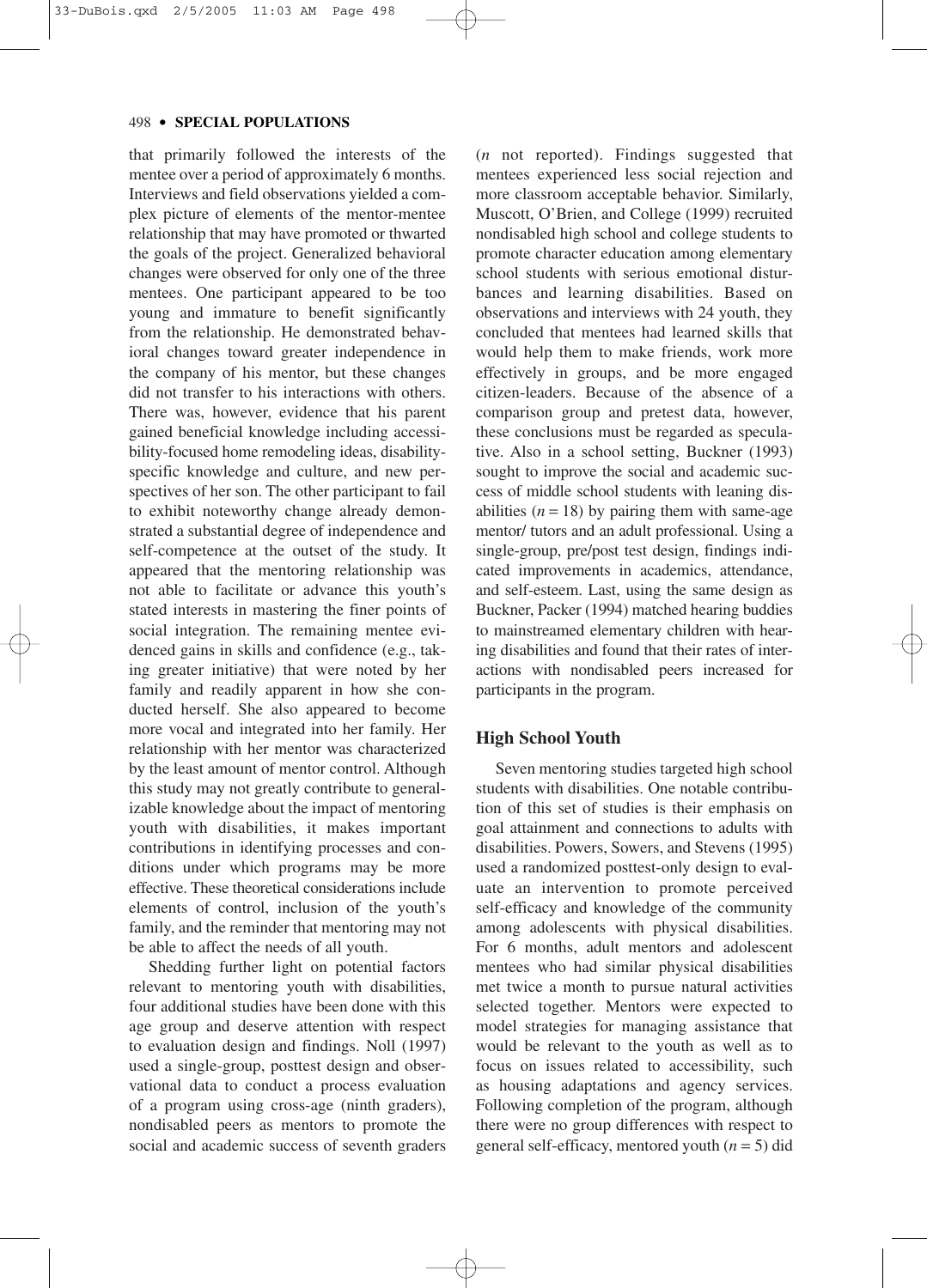report higher levels of disability-specific selfefficacy relative to the control group  $(n = 5)$ . Based on survey responses, mentored youth also demonstrated greater knowledge related to overcoming barriers to community participation than the nonmentored youth. Reports of parents, furthermore, suggested that only mentored children showed gains in community knowledge and self-confidence. Findings from interviews with participating youth and their parents were consistent with these results. On the one hand, there was potential for reports to be biased positively by knowledge of the youth's participation in the program. On the other, this is to our knowledge the only published study of youth with disabilities to use a randomized group design. Therefore, inferences regarding program impact are made with cautious confidence.

Welkowitz and Fox (2000) used small groups of disabled and nondisabled youth facilitated by an adult to promote the self-concept and school success of high school students with emotionalbehavioral disabilities. Pre- and posttest qualitative and quantitative assessments of more than 100 youth in two schools revealed greater improvements in absenteeism and disciplinary referrals for mentored youth relative to nonmentored youth, as well as slightly greater improvements in relational skills as measured by a variety of surveys.

Rousso (2001) evaluated a community-based project that sought to strengthen the educational, vocational, and social aspirations of adolescent girls with physical and sensory disabilities. Most notably, this program demonstrated innovative ways to activate the interest of participating youth by making program content relevant. It also highlighted the utility of mentors with disabilities and a goal-focused approach. To develop the mentoring program, two conferences were held in which each party discussed what they would like to learn and share. Project staff also addressed the topic of giving and receiving help. Mentors, who were accomplished women with disabilities, were asked to serve as positive role models in order to help mentees develop constructive, realistic aspirations. Pairs interacted in a variety of ways to meet their needs (e.g., addressing inaccessible environments) and interests, including conversations over the telephone and outings.

Relationships were expected to last 1 to 2 years, with meetings occurring every 4 to 6 weeks. However, less than one half of the pairs met beyond a few months. In a process-oriented evaluation, staff conducted direct observations, participants completed feedback forms, and mentees answered questionnaires and participated in interviews. In their questionnaires and interview responses, most of the mentees reported being inspired by their mentors. They indicated that they had begun to take steps toward greater independence, including taking public transportation, arranging for their own transit, and expanding their goals. They also noted that their relationships with their mentors helped facilitate moving out of their parents' homes. Additional findings from the evaluation suggest that while access to a mentor may assist adolescent girls with positive visions for their futures, a mentor does not necessarily help the girl develop the skills required to realize that vision (e.g., selfadvocacy, problem solving). Consequently, the researchers recommended that a skills development component be added so that girls could implement their visions; such a component was later added to the project (Rousso, 2001).

Moccia, Schumaker, Hazel, Vernon, and Deshler (1989) evaluated a project designed to facilitate the transition into adulthood of 32 high school students with learning disabilities. Their research highlights the utility of goal-focused mentoring. Nondisabled adults from the community were expected to work regularly with mentees for about a year to help the mentee complete high school and become engaged in satisfying adult pursuits. Mentees met with their mentors and project staff to set specific goals related to, for example, education, careers, and independent living and to develop the subgoals and tasks that would be implemented to achieve their major goals (e.g., outlining tasks necessary to obtain an associate's degree by a specified date). Outcomes were assessed through the systematic tracking of participants and a nonmentored matched comparison group. After the program, mentored youth were significantly more likely to have graduated from high school and were more satisfied with their high school experiences. Mentored youth also were more likely to have enrolled in higher education and, although they earned less money than the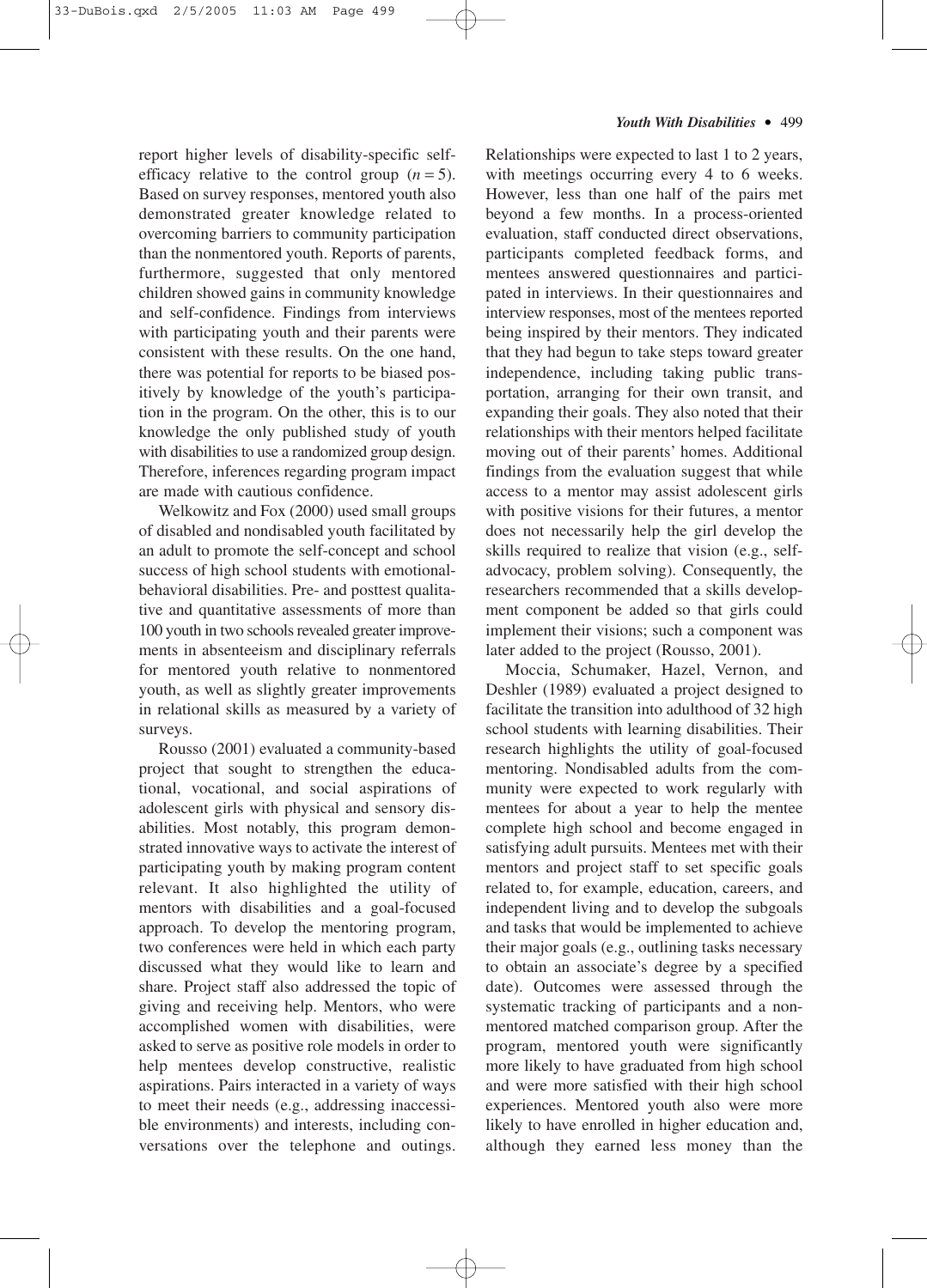nonmentored group, were more satisfied with their jobs. Mentored youth, furthermore, were able to identify their aspirations with greater specificity.

West, Targett, Steininger, and Anglin (2001) took a similar approach to promote the acquisition of competitive employment among adolescents with disabilities  $(n = 43)$ . Their work demonstrates the importance of program elements above and beyond mentoring. Adult mentors without disabilities at employment sites were one component of the program. The researchers were pleased that participants obtained employment that had social integration opportunities greater than is typical of entry-level jobs as measured by an index created for the study. However, the researchers also noted that mentees had higher turnover rates than they anticipated but which were not unusually high given the age and experience level of participants.

Last, a group of researchers (Ryerson-Espino et al., 2003; Taylor-Ritzler et al., 2001) examined the effectiveness of combining social skills training with case management (who served in a mentoring capacity) to support the transition to adulthood for ethnic minority high school students with disabilities from low-income communities. Their approach was goal driven and focused on empowering the students to take control of setting and achieving their goals. This model was evaluated using both a single-group, pre/post test design and a matched comparison group, pre/post test design, with data on outcome measures obtained from skill development exercises and goal attainment logs. Results from both studies indicate the intervention's success. Participating youth developed mentoring relationships primarily with case managers but in some cases with community members, thereby increasing networks of available instrumental support, and used a wider variety of self-help strategies. Furthermore, participants addressed challenges more successfully and attained more of their employment and independent living goals.

#### **Conclusions**

The 14 studies reviewed employed a variety of methodological approaches to investigate mentoring programs and relationships for youth with disabilities. The studies evaluated programs designed to use mentoring relationships to help youth with disabilities overcome obstacles, achieve their goals, participate in community life, improve existing skills, and/or develop new competencies. Overall, findings provide preliminary evidence of the benefits of mentoring for youth with disabilities. At the same time, in accordance with a broad socioecological view of factors affecting the outcomes of this population, the modest magnitude of the effects suggested by data also implies that the mentoring experience may be best regarded as only one of many contextual factors with the potential to exert a significant influence on the complex development of youth with disabilities. However, until more rigorous comparative data are collected that replicate these initial results, these conclusions remain tentative.

#### *Impact of Mentoring Programs*

As a result of more scientifically sound research methods and/or similar findings emerging across multiple studies, the following results can be considered to have relatively greater support. It should be noted, however, that in no instances can empirical support be considered definitive in view of limitations in both the scope and quality of existing studies. First, there is evidence that providing mentors to preschool, elementary, and middle school youth with disabilities may be able to promote gains in communication skills (Muscott et al., 1999; Noll, 1997; Watkins et al., 1998). Second, it appears that mentors may be able to assist high school youth with disabilities to attain more positive outcomes following transitions. Research in this regard provides initial evidence that mentoring programs can promote gains in mentees' rates of high school graduation, school attendance, and attainment of employment following graduation (Ryerson-Espino et al., 2003; Taylor-Ritzler et al., 2001; West et al., 2001). Mentors also may be able to increase mentees' level of satisfaction with their high school experiences and jobs, despite having obtained jobs with lower pay than their nonmentored peers (Moccia et al., 1989). Third, there is evidence that mentoring can help school-aged youth with disabilities expand and better articulate their aspirations. Mentoring also seems to inspire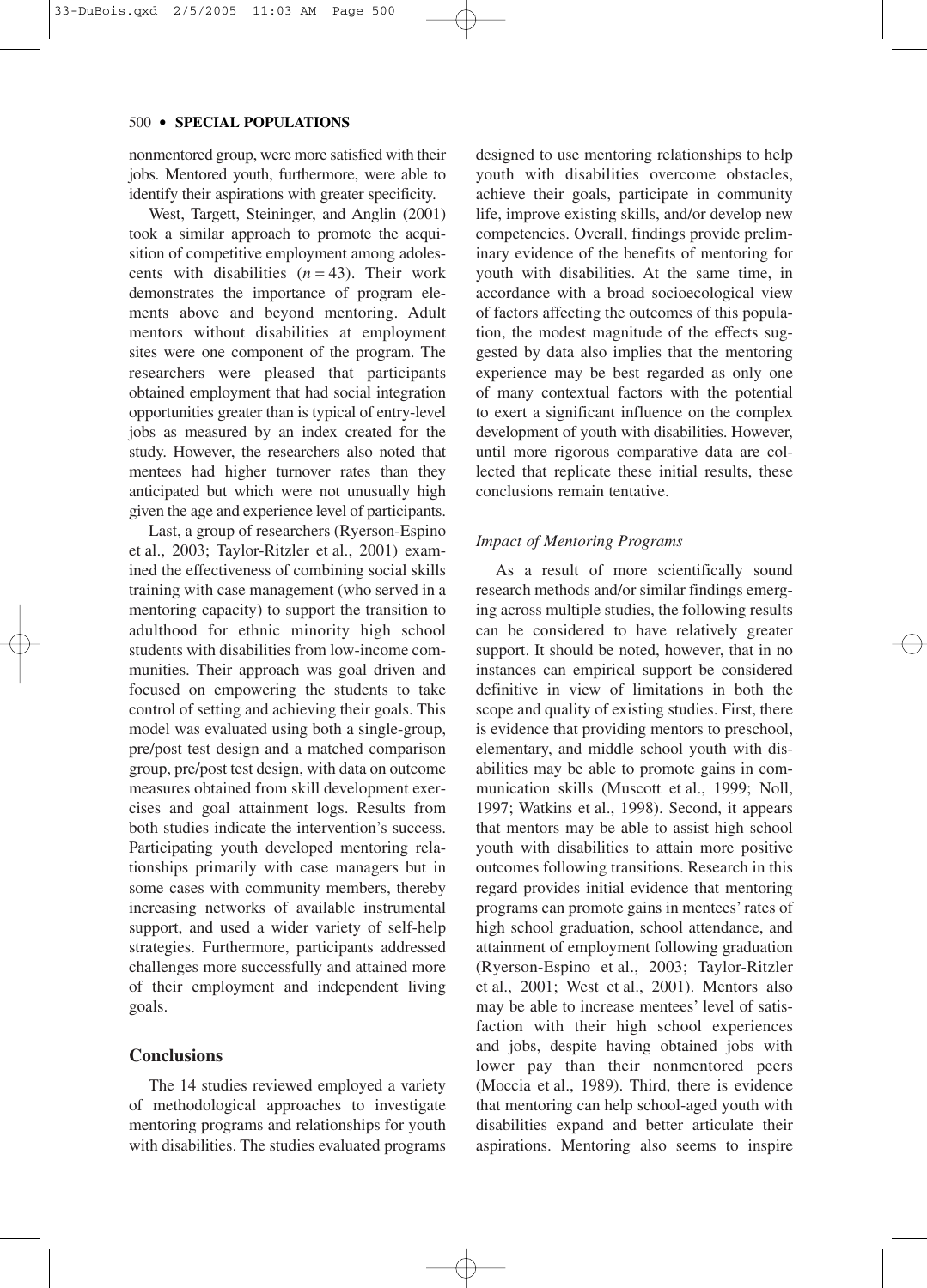their self-confidence and promote skills related to disability-specific issues, such as independent living and mobility (Powers et al., 1995; Rousso, 2001; Ryerson-Espino et al., 2003; Taylor-Ritzler et al., 2001; Todis et al., 1996). Finally, results suggest that benefits of mentoring extend beyond mentees themselves to their families. These include more positive parental attitudes toward the disability status of their children, greater awareness of how to promote the independence of a child with a disability, and improved family communication (Todis et al., 1996; Watkins et al., 1998).

Other possibilities have received tentative but less clear empirical support. For preschool, elementary, and middle school children with disabilities, these include some evidence of the potential for mentoring to increase their levels of participation in community-based programs (Shepard-Tew, 1999) and improve their in-class behavior (Noll, 1997). Mentoring also may help children and youth with disabilities establish friendships, work with others, and experience less rejection from nondisabled peers (Muscott et al., 1999; Noll, 1997). Mentoring also may help high school youth secure work that has significant potential for social integration (West et al., 2001). Furthermore, serving as mentors may allow youth with disabilities to gain confidence in their ability to help (Shepard-Tew, 1999).

# *Facilitating Factors*

Although not yet systematically investigated, several elements of programs and relationships are highlighted by extant research (particularly qualitative studies) as potentially important facilitators of positive outcomes for youth with disabilities. Consistent with theoretical considerations discussed previously, some findings have suggested that both a low level of control exhibited by the mentor and the ability of the mentor to build trust through listening to the mentee may be important in helping the mentee engage in and derive benefit from the relationship (Rousso, 2001; Todis et al., 1996). Other findings have suggested that engaging youth in an enjoyable program is important for boosting participation and motivating mentees (Muscott et al., 1999). Other results have pointed toward

an emphasis on skill development that is appropriate to the mentee's skill and maturity level (Rousso, 2001; Ryerson-Espino et al., 2003; Taylor-Ritzler et al., 2001; Todis et al., 1996), having mentors with whom youth could identify (i.e., those who have similar disabilities; Powers et al., 1995; Rousso, 2001; Todis et al., 1996), parent involvement (Todis et al., 1996; Watkins et al., 1998), and establishing clear goals for the mentoring relationship (Ryerson-Espino et al., 2003; Taylor-Ritzler et al., 2001) as factors allowing youth to benefit more from the mentoring relationship. Although based on very limited empirical data, it is noteworthy again that these possibilities parallel dimensions of mentoring programs and relationships for youth with disabilities that were noted previously to be potentially important in mediating outcomes from a theoretical perspective. Future research is needed to examine the utility of these hypothesized factors in facilitating the effectiveness of mentoring programs.

# **PRACTICE**

Knowledge gained through research on mentoring youth with disabilities can and should be used to inform practice. At the same time, examining practices not yet evaluated can help identify frontiers of innovation. Given the early state of development of mentoring research concerning youth with disabilities, attending to these practice frontiers may be especially useful. Our focus continues to be on planned mentoring programs since, as with the research studies, we found no accounts of efforts to promote natural mentoring relationships for youth with disabilities, an important shortcoming in the extant literature. In this regard, for the programs considered in this section, we examine the types of youth with disabilities that are targeted for mentoring programs, characteristics of the mentors, program goals, and the ways in which program practices both are consistent with and may go beyond proposed "best practices" for mentoring programs. The reader is reminded that although mentoring programs have exploded in popularity, there has been no active effort reported to date to engage youth with disabilities in general mentoring programs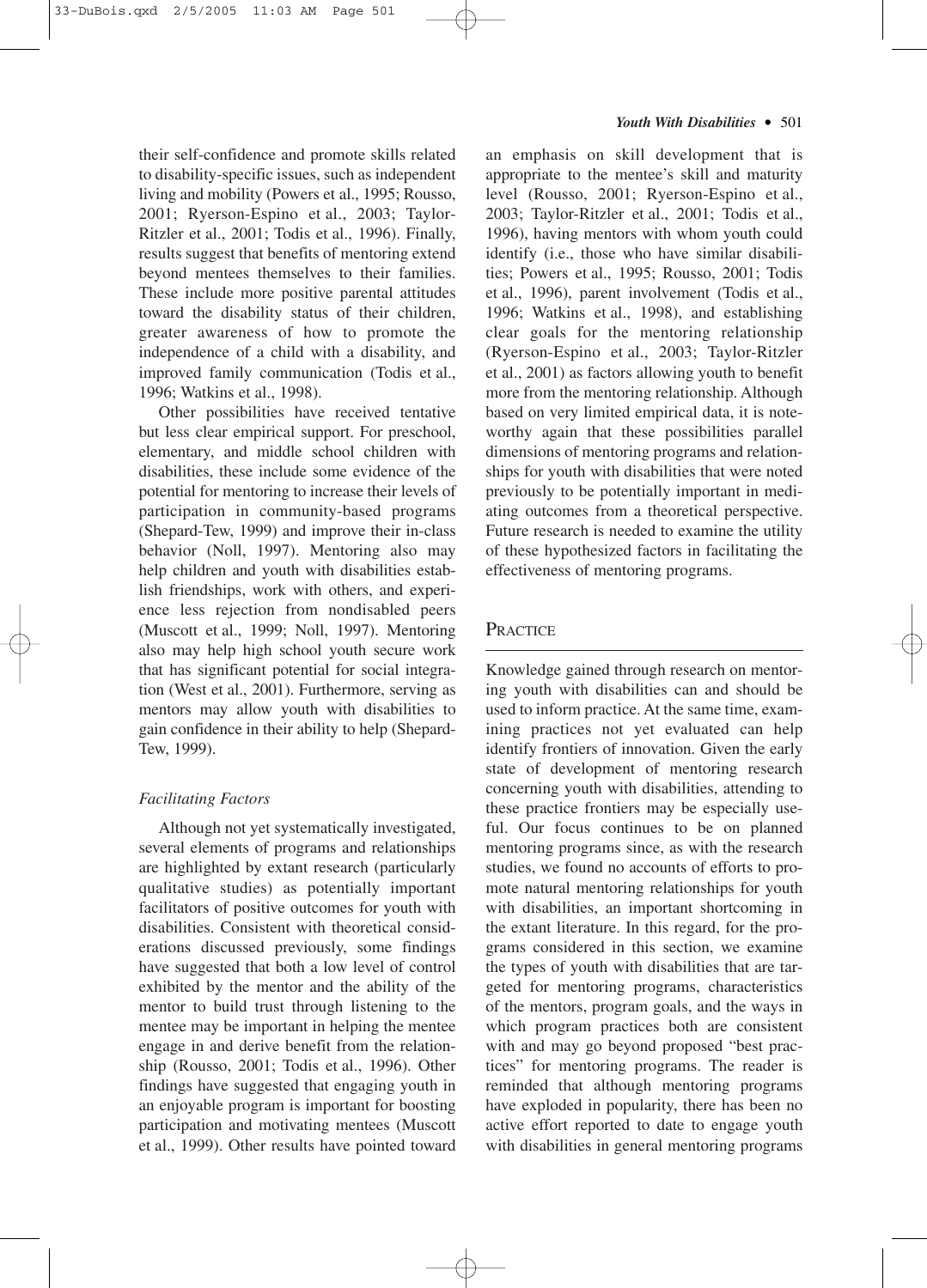(Rousso, 2001). Accordingly, our focus remains on programs specific to youth with disabilities.

## **Targeted Youth**

Most research evaluates programs directed at youth with physical or learning disabilities. In comparison, other mentoring programs for which evaluation data do not yet appear to be available have addressed a broader range of disabilities. One prominent example is Best Buddies. Best Buddies is an international organization that provides one-to-one friendships to people, including youth, with intellectual/ developmental disabilities (I/DD) (Best Buddies International, 2004). Their focus on these youth highlights that theoretical considerations concerning mentoring youth with disabilities do not exclude people with I/DD. In fact, these youth too might benefit from mentoring.

# **Mentor Characteristics**

One promising direction within practice is programs that are created by people with disabilities who recognize the need for youth to learn information relevant to their lives. A group of students with learning disabilities in a program designed to promote their self-advocacy felt so positively about the benefits they derived from it that they went on to mentor younger students with learning disabilities in order to impart their emerging expertise (Pocock et al., 2002). This approach has great potential given theoretical considerations that mentees benefit from identifying with a successful disabled mentor and that the relevance may increase as it is peer driven. Yet peer mentoring has not been widely used or evaluated for these youth.

# **Program Goals**

In general, programs described in the literature but not yet evaluated seem to have a strong emphasis on positive development. Consistent with a strengths-based approach, they focus less on deficits in youth with disabilities (e.g., social skills) than do many evaluated programs. One of the most widely disseminated transition-focused programs, High School/ High-Tech (2003), focuses on promoting careers in science and technology for youth with disabilities. Another program, Mentors, Inc.: Arts & Disability Mentoring (n.d.), aims to support youth with disabilities in their pursuit of professions in the arts industry by connecting youth with art professionals. Started in 1999 by the American Association of People with Disabilities, there is also a National Disability Mentoring Day cosponsored by the U.S. Department of Labor Office of Disability Employment Policy. The day is set aside to profile the National Disability Employment Awareness Month. It seeks to enable youth to learn more about jobs and how to prepare for them. Each of these programs assumes that youth with disabilities can have successful, diverse, and exciting lives and encourages them to participate in a variety of career paths.

# **Best Practices**

The mentoring field in general has benefited from the availability of recommendations for effective practice. Critical elements include well-designed, -planned, -managed, -operated, and -evaluated programs (MENTOR/National Mentoring Partnership, 2003). Key dimensions of effective mentoring practice suggested by research include careful screening, orientation, and training of mentors; providing ongoing supervision of and support for the mentoring relationship; and providing opportunities for parent involvement (DuBois, Holloway, Valentine, & Cooper, 2002). It is clear that many of the programs for youth with disabilities are responsive to these guidelines. Unfortunately, we have not yet fully considered how this set of best practices should and can be adapted to youth with disabilities. Program accessibility is clearly a necessary consideration. One particularly promising direction of best practices that addresses accessibility is programs that use e-mentoring (e.g., DO-IT: Disabilities, Opportunities, Internetworking, and Technology, 2004). E-mentoring may be particularly well suited to reach youth challenged to connect with others due to inaccessible or unavailable transportation or who live in rural areas.

In sum, mentoring is gradually becoming more available to youth with disabilities often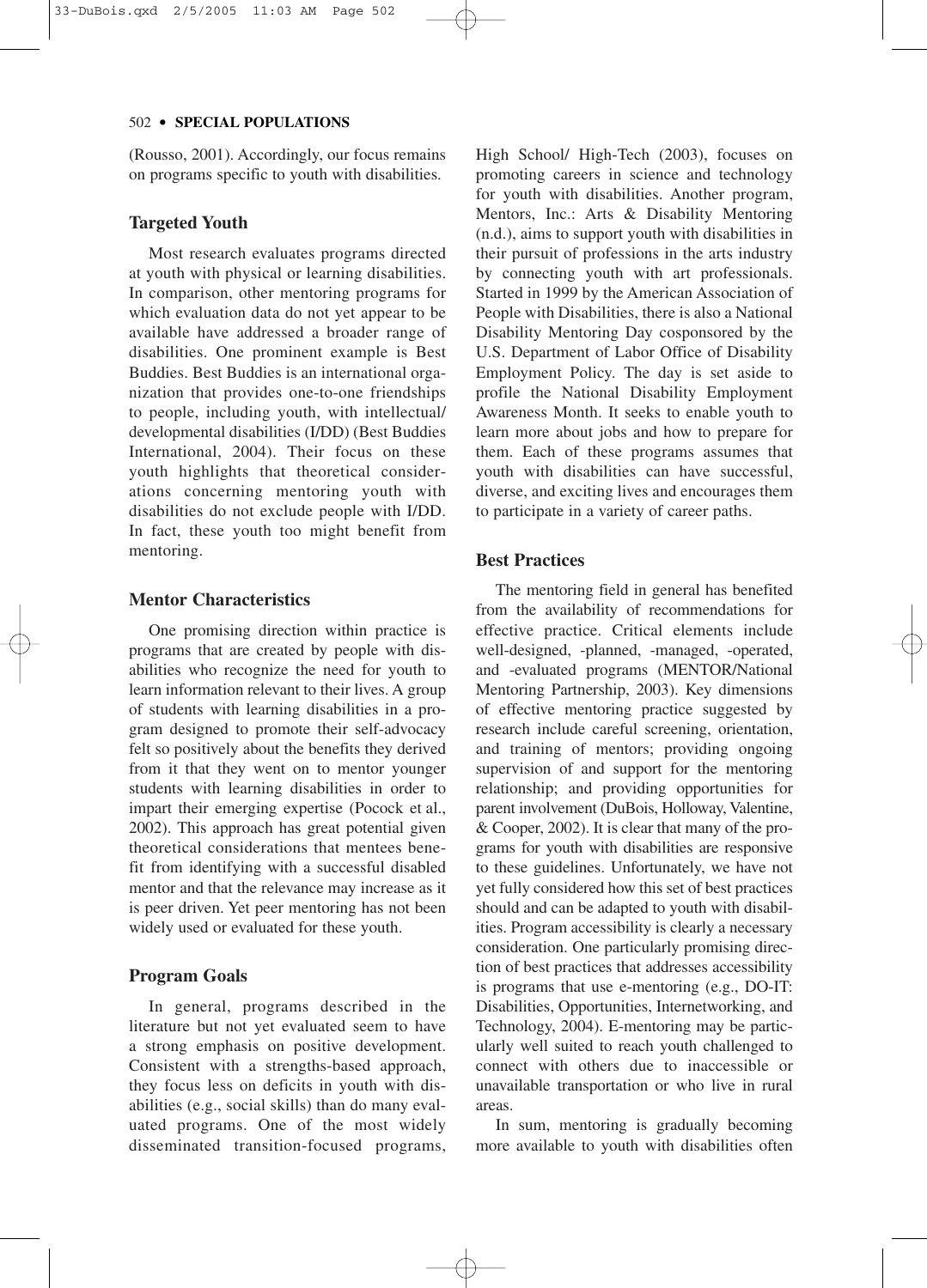excluded from programs targeted at youth without disabilities. As this growth takes place, greater innovation is occurring and thus, we hope, strengthening the likelihood of mentoring programs' abilities to promote the positive development and full societal inclusion of youth with disabilities. As they offer practice-related innovations, mentoring programs for youth with disabilities are offering a host of untested material ripe for evaluation.

# FUTURE DIRECTIONS

#### **Synthesis**

Mentoring programs directed toward youth with disabilities are growing. Theoretically, there is a basis to expect that mentoring relationships can be beneficial for youth with disabilities. However, the realization of such benefits may depend on a range of factors related to engaging youth by plugging into their lives and motivating them by activating their interests. While extant research has indicated some of the areas of success (e.g., the attainment of communication and social skills, disability-related knowledge and perceived self-efficacy, greater independence, and more favorable transition outcomes) and limitations (e.g., general self-efficacy, advanced social skills) of mentoring for youth with disabilities, we currently know relatively little about the efficacy of elements hypothesized to be crucial to the effectiveness of mentoring relationships or programs for youth with disabilities. Nor has research systematically assessed the impact of potentially important moderators. Programs' abilities to plug into the lives of youth with disabilities (e.g., having developmentally appropriate foci and integrating families) and to activate the interest of these youth (e.g., involve mentors with disabilities and foster self-determination) may determine their effectiveness. Unfortunately, most research to date lacks sufficient rigor or precision to adequately address these hypotheses. From this review, we have identified practice and research-related recommendations intended to foster the continued growth of this area. Recommendations for youth identified in other chapters may bear relevance to youth with disabilities and should be considered as well.

#### **Recommendations for Research**

1. *Conduct more qualitative research.* There is a significant need for more qualitative research on mentoring youth with disabilities. This type of investigation is needed to increase awareness and understanding of those aspects of mentoring programs and relationships unique to the experiences and needs of this population that may facilitate or thwart deriving meaningful benefits. Illustratively, qualitative research could prove valuable as a means of illuminating processes relating to issues of control in the mentoring relationships of youth with disabilities, which we have highlighted throughout this chapter as an important theoretical concern. An important aspect qualitative research should examine is naturally occurring mentoring relationships among youth with disabilities. Qualitative methods may be particularly useful in initially elucidating the important elements of these relationships. Although these ties and their formation have received little study to date, naturally occurring mentoring has the potential to inform the planning of future mentoring programs for youth with disabilities.

2. *Broaden sensitivity to sociocultural factors.* Research should attend to dimensions of human diversity that may moderate (by either promoting or impeding) the efficacy of particular approaches to mentoring youth with disabilities. Expanding dimensions of sociocultural variables above and beyond disability, such as gender, socioeconomic status, ethnicity, and sexual orientation, will likely assist us in our understanding of how to successfully structure mentoring programs for a variety of youth with disabilities. There is also a need for attention in research to youth who have a wider variety of disability types and more extensive forms of disabilities, who often may be overlooked as potential beneficiaries of mentoring relationships. In fact, extant research has not yet addressed the role of the severity of the disability—a factor with many important implications for program development and implementation. In addition, whether as researchers or collaborators, people who experience disability themselves should be involved in the design, implementation, and interpretation of research in this area. A participatory approach can be expected to have the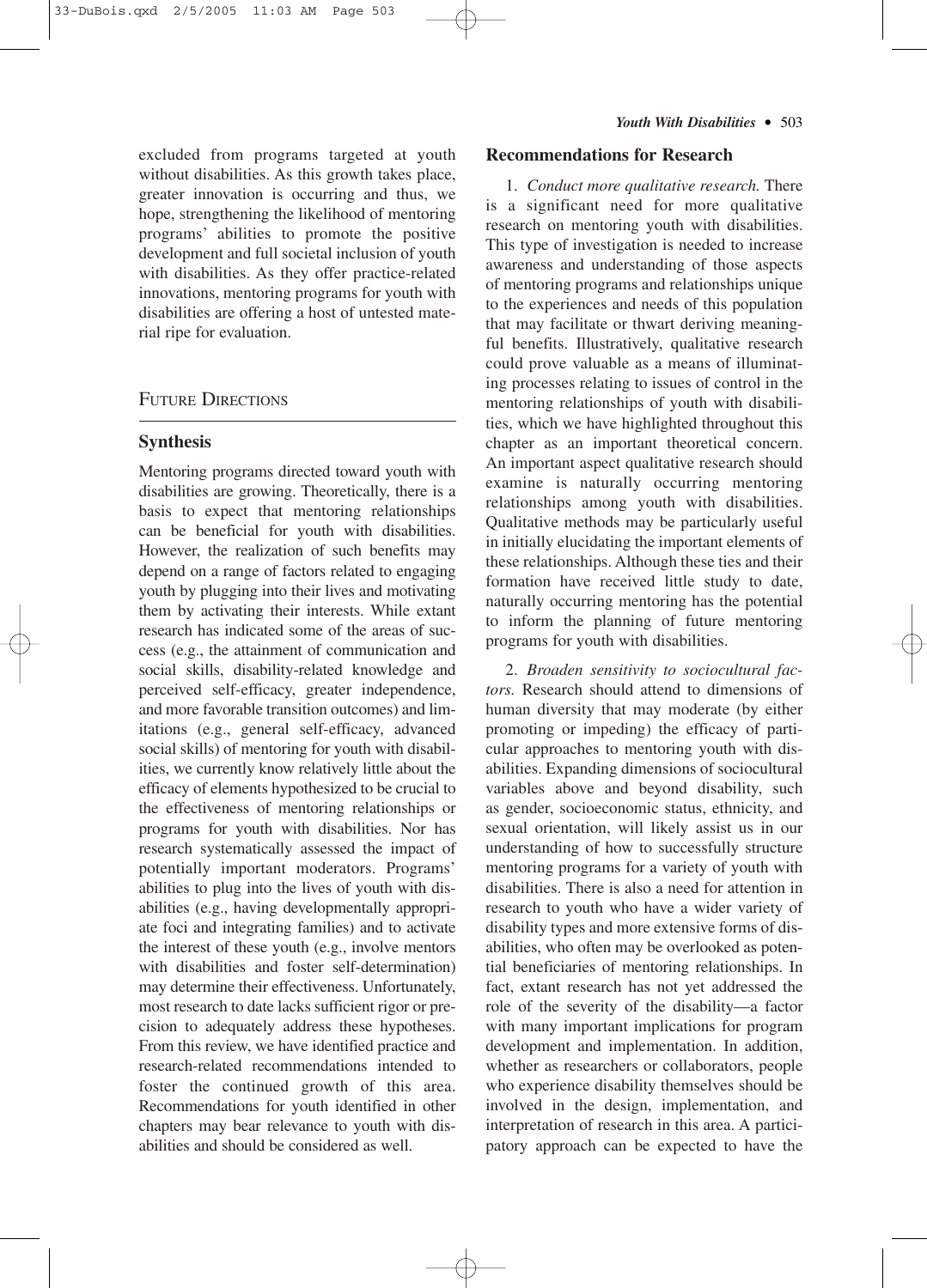added benefit of promoting a more complete understanding of the complex issues involved in mentoring relationships for youth with disabilities (see Jason et al., 2004).

3. *Investigate untested theory, emerging constructs, and innovative practices specific to youth with disabilities.* Research focused on the further development of key theoretical constructs and related intervention strategies that may have specific relevance to youth with disabilities is sorely needed. We have identified a host of variables that may significantly affect the success of mentoring relationships and programs for this population and thus are promising candidates for investigation. These include issues related to the disability status of the mentor, the degree to which relationships are oriented toward youth empowerment, and the integration of the family into program design. The wide range of current programs that reflect innovative practices yet have not been the subject of investigation represent another promising direction. Studies should also attempt to understand how to promote long-term mentee– mentor relationships and examine the long-term effects of the mentoring experience. Finally, there clearly is a need to systematically examine the utility of best practices from the general mentoring literature and, in doing so, to explore the relative efficacy of adaptations to these practices that are tailored specifically to mentoring youth with disabilities.

4. *Conduct rigorous evaluations of mentoring programs for youth with disabilities.* To strengthen the knowledge base regarding the impact of mentoring programs for youth with disabilities, priority should be given to conducting well-controlled evaluations of programs. Ideally, these should be controlled experiments using random assignment to mentoring conditions. In the absence of true experiments, a priority should be placed on the use of strong quasi-experimental designs such as those that include preassessment and postassessment and a carefully matched comparison group. For evaluations to be informative regarding both outcomes and mediating processes, measures that capture theoretically relevant dimensions of the mentoring relationship should be used. In some cases, relevant measures exist but have received little or no use. These include, for example, procedures that are available to assess goal attainment in the context of mentoring relationships (Garate-Serafini, Balcazar, Weitlauf, & Keys, 2001).

## **Recommendations for Practice**

1. *Be responsive to evidence for effective mentoring practices.* As research from mentoring programs targeted at youth expands, programs should strive to adopt practices that are consistent with the best available evidence. Some constructs for which there is emerging evidence include involving parents in the program and providing access to successful role models with disabilities. As another example, theory and some research suggest that programs should employ practices that promote the development of relationships in which mentors encourage the self-competence of youth with disabilities and allow them to exercise choices.

2. *Expand emphasis on sociocultural diversity.* Programs should seek to target a wide variety of mentees and mentors. Active engagement of youth and mentors with a variety of forms of disability, particularly those more stigmatized, will expand the group who benefit from mentoring programs. Similarly, more programs not targeted at youth with disabilities should reach out to these youth and make their programs accessible and relevant. Finally, this recommendation demands that we not define youth with disabilities uniquely by their disability status. These youth also have experiences, interests, and concerns, linked to their gender, ethnicity, age, socioeconomic background, sexual orientation, hobbies, and abilities.

3. *Consider additional program components.* Given the realities of youth with disabilities, it may be unrealistic to assume that a mentor alone can address the variety of needs faced by these youth. These experiences place youth with disabilities at risk in a variety of ways. Attention to a wider variety of interventions and/or program components may increase the efficacy of the mentoring relationship and better serve the needs of this population of youth.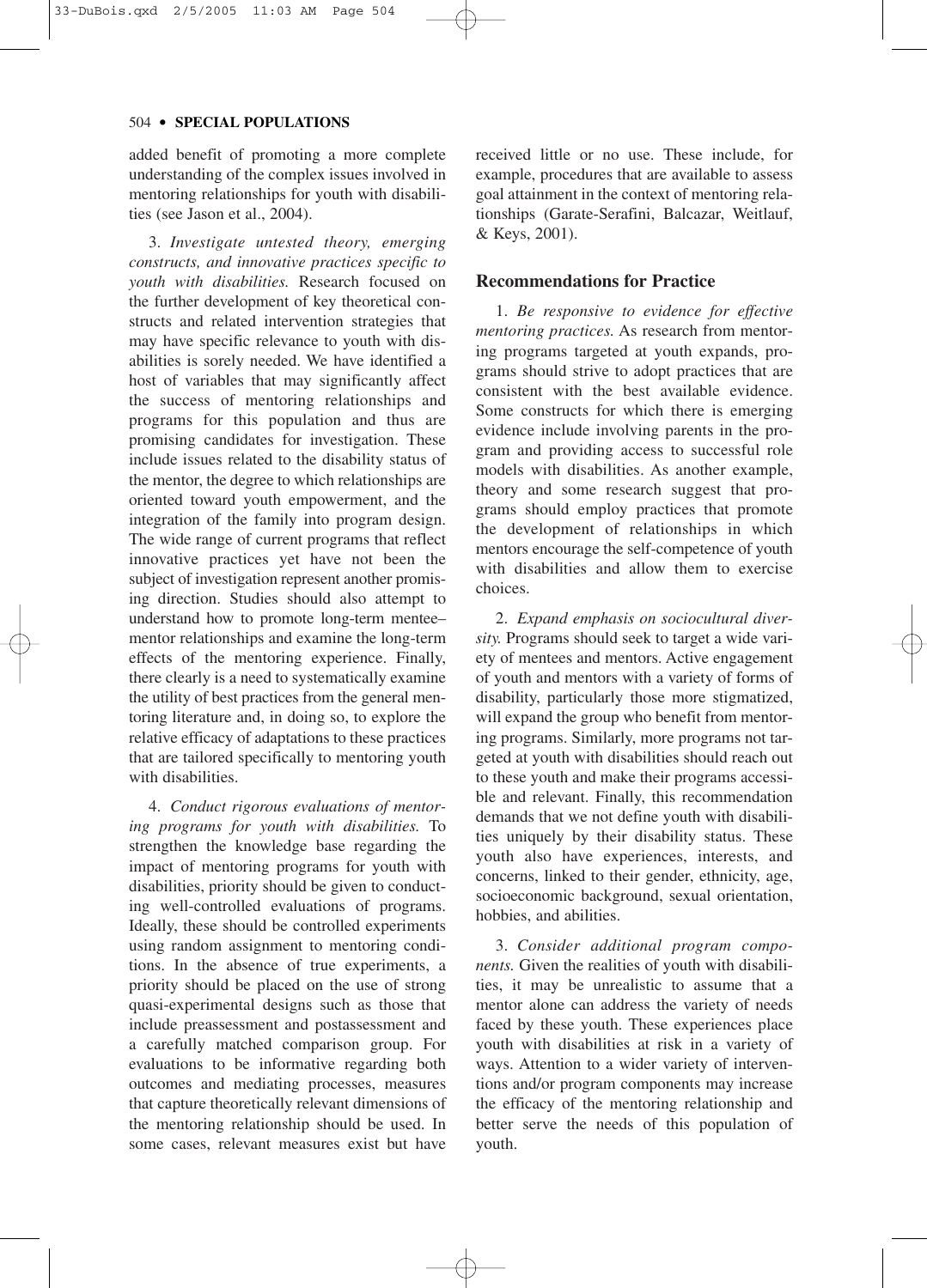#### **REFERENCES**

- Asch, A., Rousso, H., & Jefferies, T. (2001). Beyond pedestals: The lives of girls and women. In H. Rousso & M. Wehmeyer (Eds.), *Double jeopardy: Addressing gender equity in special education* (pp. 337–360). Albany: State University of New York Press.
- Balcazar, F., Keys, C., & Garate, J. (1995). Learning to recruit assistance to attain transition goals: A program for adjudicated youth with disabilities. *Remedial and Special Education, 16,* 237–246.
- Best Buddies International. (2004). Retrieved May 22, 2003, from http://www.bestbuddies.org/home .asp
- Block, P., Balcazar, F., & Keys, C. (2002). Race, poverty and disability: Three strikes and you are out! Or are you? *Social Policy, 33*(1), 34–38.
- Brandt, E., & Pope, A. M. (1997). *Enabling America: Assessing the role of rehabilitation science and engineering*. Washington, DC: National Academies Press.
- Buckner, A. (1993). *Mediating at-risk factors among seventh and eighth grade students with specific learning disabilities using a holistically based model.* Doctoral dissertation, Nova University, Florida. (ERIC Document Reproduction Service No. 368122)
- Charlton, J. (1998). *Nothing about us without us: Disability oppression and empowerment.* Berkeley: University of California Press.
- DO-IT: Disabilities, Opportunities, Internetworking, and Technology. (2004, May 26). Retrieved June 16, 2003, from http://www.washington .edu/doit/
- DuBois, D. L., Holloway, B. E., Valentine, J. C., & Cooper, H. (2002). Effectiveness of mentoring programs for youth:A meta-analytic review. *American Journal of Community Psychology, 30,* 157–197.
- DuBois, D. L., Neville, H. A., Parra, G. R., & Pugh-Lilly, A. O. (2002). Testing a new model of mentoring. In G. G. Noam (Ed. in chief) & J. E. Rhodes (Ed.), *A critical view of youth mentoring* (*New Directions for Youth Development: Theory, Research, and Practice, No. 93,* pp. 21–57). San Francisco: Jossey-Bass.
- Epse-Sherwindt, M., & Kerlin, S. (1990). Early intervention with parents with mental retardation: do we empower or do we impair? *Infants and Young Children, 2,* 21–28.
- Fine, M., & Asch, A. (1988). *Women with disabilities: Essays in psychology, culture, and politics*. Philadelphia: Temple University Press.
- Froschl, M., Rousso, H., & Rubin, E. (2001). Nothing to do after school: More of an issue for girls. In H. Rousso & M. Wehmeyer (Eds.), *Double jeopardy: Addressing gender equity in special education* (pp. 313–336). Albany: State University of New York Press.
- Garate-Serafini, T., Balcazar, F., Weitlauf, J., & Keys, C. (2001). School-based mentoring programs for minority youth: Program components and evaluation strategies. In R. Majors (Ed.), *Educating our Black children: New directions and radical approaches* (pp. 214–257). London: Routledge.
- High School/High-Tech. (2003). Retrieved May 22, 2003, from http://www.high-school-high-tech .com/pubs/19\_47\_228.CFM
- Jason, L., Keys, C., Suarez-Balcazar, Y., Taylor, R., Davis, M., Durlak, J. A., & Isenberg, D. H. (Eds.). (2004). *Participatory community research: Theories and methods in action.* Washington, DC: American Psychological Association.
- MENTOR/National Mentoring Partnership. (2003). *Elements of effective practice* (2nd ed.). Alexandria, VA: Author.
- Mentors, Inc.: Arts & Disability Mentoring. (n.d.). Retrieved July 5, 2003, from http://mentorsinc .org/Links/LinksMain.cfm
- Moccia, R., Schumaker, J., Hazel, S., Vernon, D., & Deshler, D. (1989). A mentor program for facilitating the life transitions of individuals who have handicapping conditions. *Reading, Writing, and Learning Disabilities, 5,* 177–195.
- Muscott, H., O'Brien, S., & College, R. (1999). Teaching character education to students with behavioral and learning disabilities through mentoring relationships. *Education and Treatment of Children, 22,* 373–390.
- Nagi, S. (1991). Disability concepts revisited: Implications for prevention. In A. Pope & A. Tarlov (Eds.), *Disability in America: Toward a national agenda for prevention* (pp. 309–372). Washington, DC: National Academies Press.
- Newman, L. (1992). *Hispanic secondary school students with disabilities: How are they doing?* The National Longitudinal Transition Study of Special Education Students, prepared for presentation at the Hispanic Research Issues Special Interest Group of the American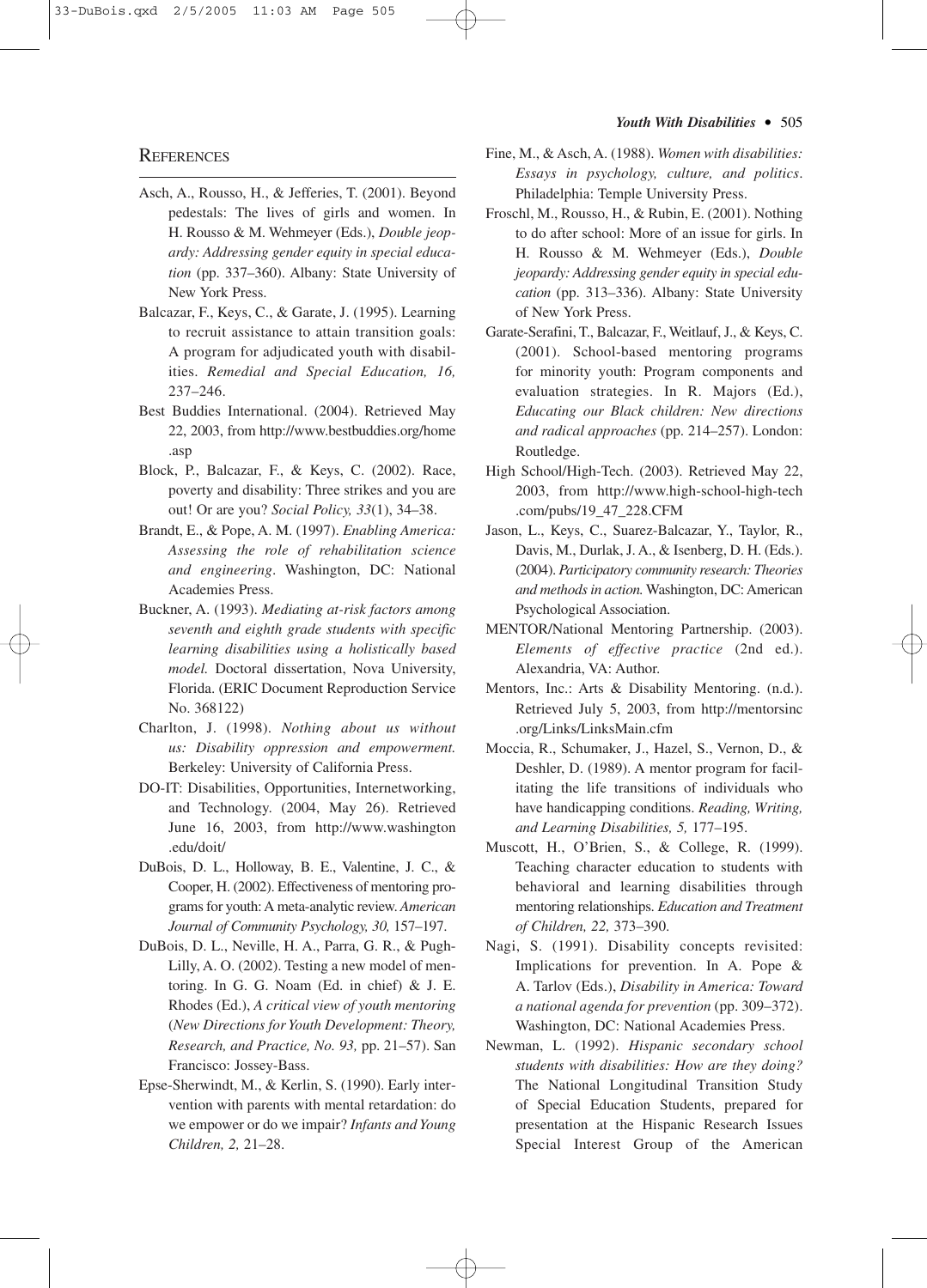Educational Research Association Annual Meeting, San Francisco. Menlo Park, CA: SRI International.

- Noll, V. (1997). Cross-age mentoring program for social skills development. *The School Counselor, 44,* 239–242.
- Odom, S., McConnell, S., & McEvoy, M. (1992). Peer-related social competence and its significance for young children with disabilities. In S. L. Odom, S. R. McConnell, & M. A. McEvoy (Eds.), *Social competence of young children with disabilities* (pp. 3–36). Baltimore: Paul H. Brookes.
- Packer, B. (1994). *Promoting successful mainstream experiences for hearing-impaired elementary students through in-service training, peer, mentoring, and pragmatics groups.* Doctoral dissertation, Nova University, Florida. (ERIC Document Reproduction Service No. 372548)
- Pledger, C. (2003). Discourse on disability and rehabilitation issue: Opportunity for psychology. *American Psychologist, 58,* 279–284.
- Pocock, A., Lambros, S., Karvonen, M., Test, D., Algozzine, B., Wood, W., & Martin, J. (2002). Successful strategies for promoting self-advocacy among students with LD: The lead group. *Intervention in School and Clinic, 37,* 209–216.
- Powers, L., Sowers, J., & Stevens, T. (1995). An exploratory, randomized study of the impact of mentoring in the self-efficacy and communitybased knowledge of adolescents with severe physical challenges. *Journal of Rehabilitation, 61*(1), 33–41.
- Rhodes, J. E. (2002). *Stand by me: The risks and rewards of mentoring today's youth.* Cambridge, MA: Harvard University Press.
- Rioux, M. (1997). Disability: The place of judgment in a world of fact. *Journal of Intellectual Disability Research, 41,* 102–111.
- Rousso, H. (2001). What do Frida Kahlo, Wilma Mankiller, and Harriet Tubman have in common? Providing role models for girls with (and without) disabilities. In H. Rousso & M. Wehmeyer (Eds.), *Double jeopardy: Addressing gender equity in special education* (pp. 337–360). Albany: State University of New York Press.
- Rousso, H., & Wehmeyer, M. (Eds.). (2001). *Double jeopardy: Addressing gender equity in special education.* Albany: State University of New York Press.
- Ryerson-Espino, S., Ritzler, T., Keys, C., Balcazar, F., Garate-Serafini, T., & Hayes, E. (2003). *An exploration of employment transition goal pursuing and helping processes among ethnic minority youth with disabilities.* Unpublished manuscript, University of Illinois at Chicago.
- Shepard-Tew, D., & Forgione, J. (1999). A collaborative mentor-training program for learningdisabled middle-grade students. *Educational Forum, 64,* 75–81.
- Taylor-Ritzler, T., Balcazar, F., Keys, C., Hayes, E., Garate-Serafini, T., & Ryerson Espino, S. (2001). Promoting attainment of transitionrelated goals among low-income ethnic minority students with disabilities. *Career Development for Exceptional Individuals, 24*(2), 147–167.
- Todis, B., Powers, L., Irvin, L., & Singer, G. (1996). A qualitative study of a mentor intervention with children who have multiple disabilities. In L. Powers, G. Singer, & J. Sowers (Eds.), *On the road to autonomy: Promoting self-competence for children and youth with disabilities*(pp. 237–254). Baltimore: Paul H. Brookes.
- Tucker, M., & Johnson, O. (1989). Competence promoting vs. competence inhibiting social support for mentally retarded mothers. *Human Organization, 48,* 95–107.
- U.S. Department of Education. (2001). *Twenty-third annual report to Congress on the implementation of the Individuals with Disabilities Education Act.* Jessup, MD: Education Publications Center.
- Wagner, M. (1992). *Being female—a secondary disability? Gender differences in the transition experience of young people with disabilities.* Menlo Park, CA: SRI International.
- Wagner, M., Blackorby, J., Cameto, R., Hebbeler, K., & Newman, L. (1993). *The transition experiences of young people with disabilities: A summary of findings from the National Longitudinal Transition Study of Special Education Students.* Menlo Park, CA: SRI International.
- Watkins, S., Pittman, P., & Walden, B. (1998). The Deaf Mentor Experimental Project for young children who are deaf and their families. *American Annals of the Deaf, 143,* 29–34.
- Wehmeyer, M. (2002). *Self-determination and the education of students with disabilities.* (ERIC Digest ED470036)
- Welkowitz, J., & Fox, W. (2000). *A model mentor/advisor program supporting secondary youth with emotional and behavioral challenges*